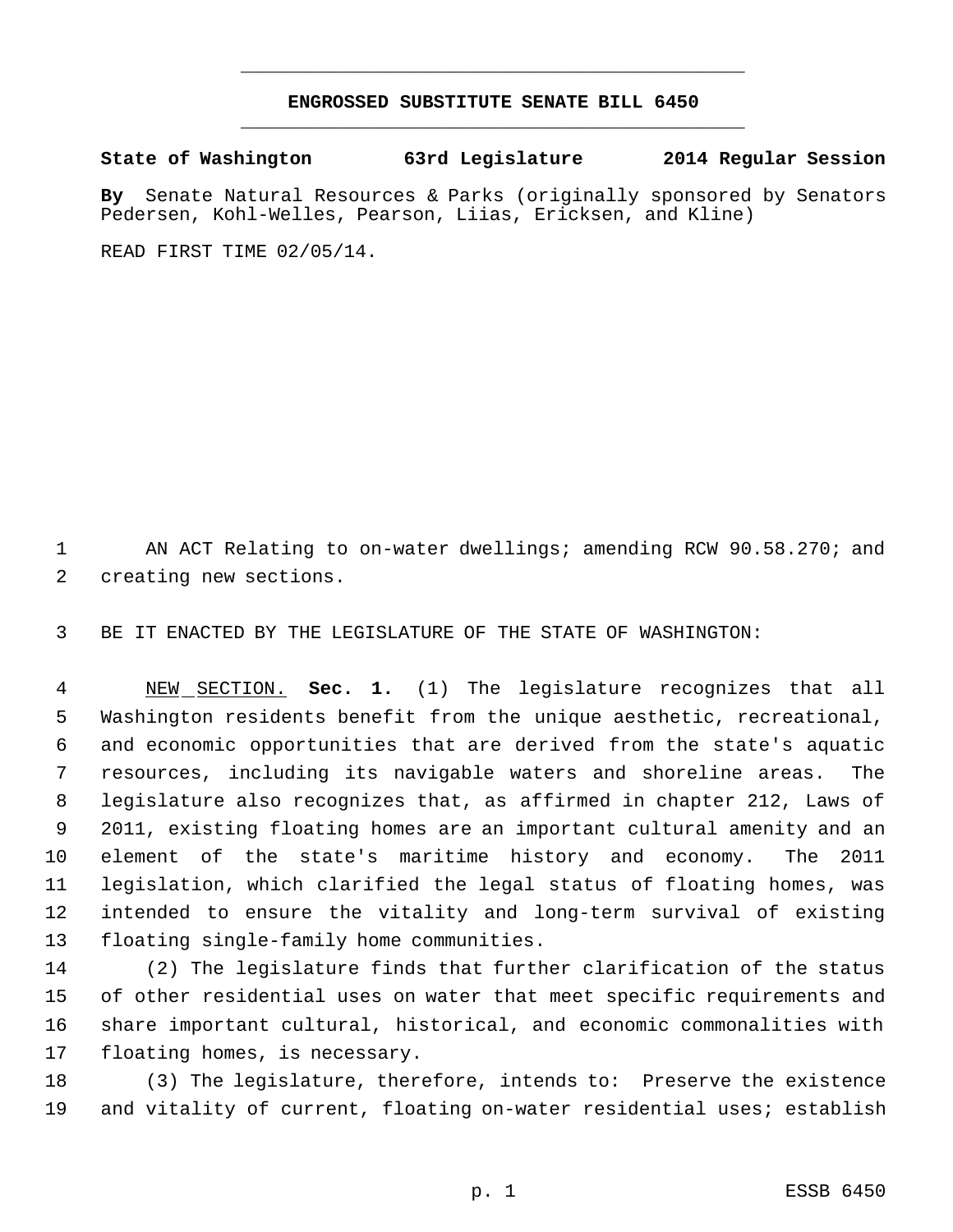greater clarity and regulatory uniformity for these uses; and respect the well-established authority of local governments to determine compliance with regulatory requirements applicable to their jurisdiction.

 **Sec. 2.** RCW 90.58.270 and 2011 c 212 s 2 are each amended to read as follows:

7 (1) Nothing in this ((statute)) section shall constitute authority for requiring or ordering the removal of any structures, improvements, docks, fills, or developments placed in navigable waters prior to December 4, 1969, and the consent and authorization of the state of Washington to the impairment of public rights of navigation, and corollary rights incidental thereto, caused by the retention and maintenance of said structures, improvements, docks, fills or developments are hereby granted: PROVIDED, That the consent herein given shall not relate to any structures, improvements, docks, fills, or developments placed on tidelands, shorelands, or beds underlying said waters which are in trespass or in violation of state statutes.

 (2) Nothing in this section shall be construed as altering or abridging any private right of action, other than a private right which is based upon the impairment of public rights consented to in 21 subsection (1) ((hereof)) of this section.

 (3) Nothing in this section shall be construed as altering or abridging the authority of the state or local governments to suppress or abate nuisances or to abate pollution.

 (4) Subsection (1) of this section shall apply to any case pending in the courts of this state on June 1, 1971 relating to the removal of structures, improvements, docks, fills, or developments based on the impairment of public navigational rights.

 (5)(a) A floating home permitted or legally established prior to January 1, 2011, must be classified as a conforming preferred use.

(b) For the purposes of this subsection:

 (i) "Conforming preferred use" means that applicable development and shoreline master program regulations may only impose reasonable conditions and mitigation that will not effectively preclude maintenance, repair, replacement, and remodeling of existing floating homes and floating home moorages by rendering these actions impracticable.